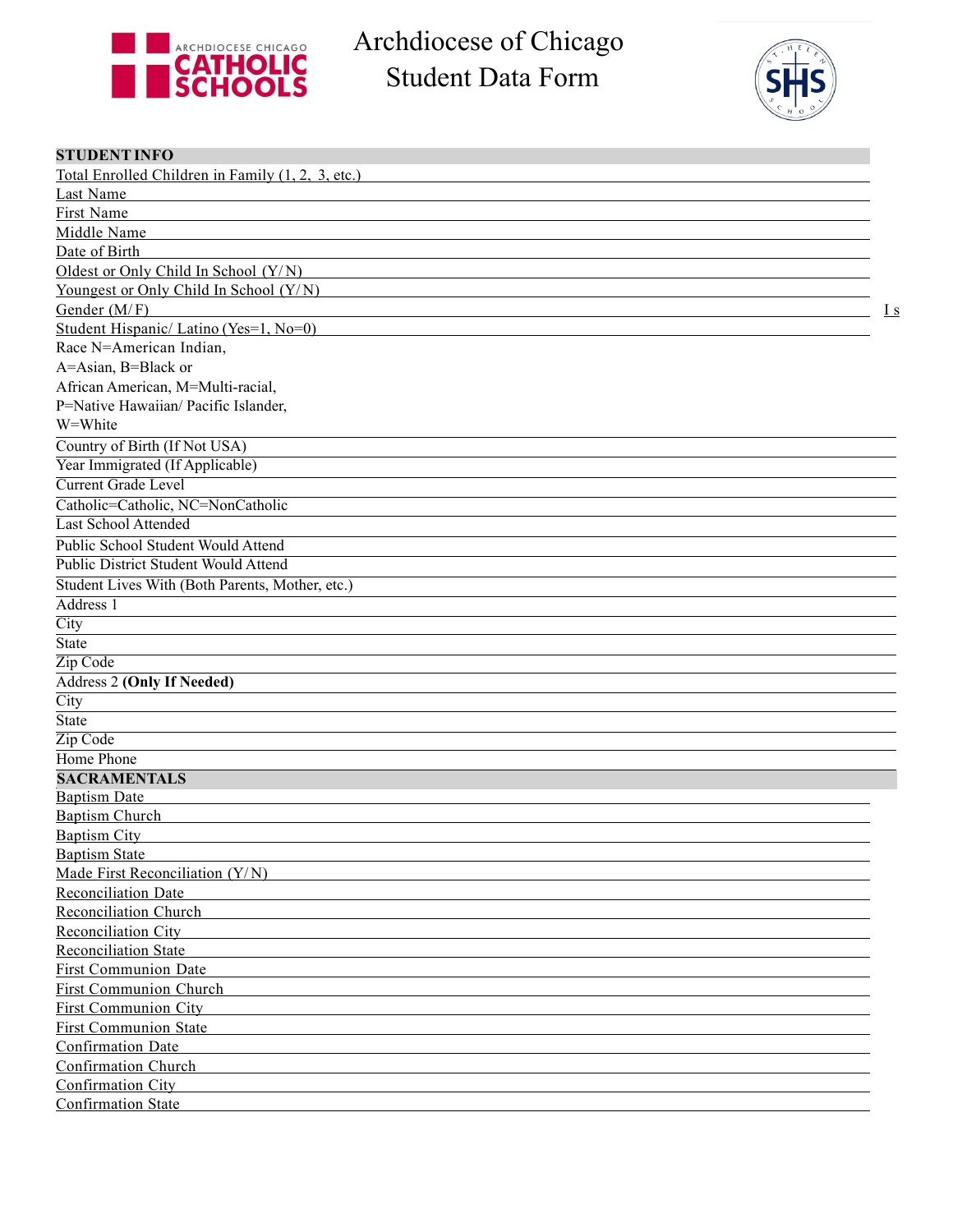| <b>PARENT INFO</b>                                                                                     |
|--------------------------------------------------------------------------------------------------------|
| Mother Title (Ms., Mrs., Dr.)                                                                          |
| Mother's Name                                                                                          |
| Mother's Home Phone                                                                                    |
| Mother's Cell Phone                                                                                    |
| Mother's Email                                                                                         |
| Mother's Work Number                                                                                   |
| Mother's Place of Employment                                                                           |
| Mother's Occupation                                                                                    |
| Mother's Work Address                                                                                  |
| Mother Alumna of School (Yes=1, No=0)                                                                  |
| Father Title (Mr., Dr.)                                                                                |
| Father's Name                                                                                          |
| Father's Home Phone                                                                                    |
| Father's Cell Phone                                                                                    |
| Father's Email                                                                                         |
| Father's Work Phone                                                                                    |
| Father's Place of Employment                                                                           |
| Father's Occupation                                                                                    |
| <b>Father's Work Address</b>                                                                           |
| Father Alumnus of School (Yes=1,<br>$\lambda$<br>$No=0$                                                |
| Guardian's Cell Phone                                                                                  |
| <b>Guardian's Email Address</b>                                                                        |
| Guardian's Name                                                                                        |
| Guardian Day Phone                                                                                     |
| Guardian Place of Employment                                                                           |
| Guardian Occupation                                                                                    |
| Guardian Work Phone                                                                                    |
| <b>Guardian Work Address</b>                                                                           |
| Is this family a parishioner $(Y/N)$                                                                   |
| Parent's Marital Status                                                                                |
| Step-Mother's Name (if applicable)                                                                     |
| Step-Father's Name (if applicable)                                                                     |
| <b>Envelope Number</b>                                                                                 |
| Parish Where Family Is a Member                                                                        |
| Parents agree to share parent contact<br>information with Archdiocesan<br>High Schools(Do not share=0) |
| <b>EMERGENCY INFO</b>                                                                                  |
| Doctor Name                                                                                            |